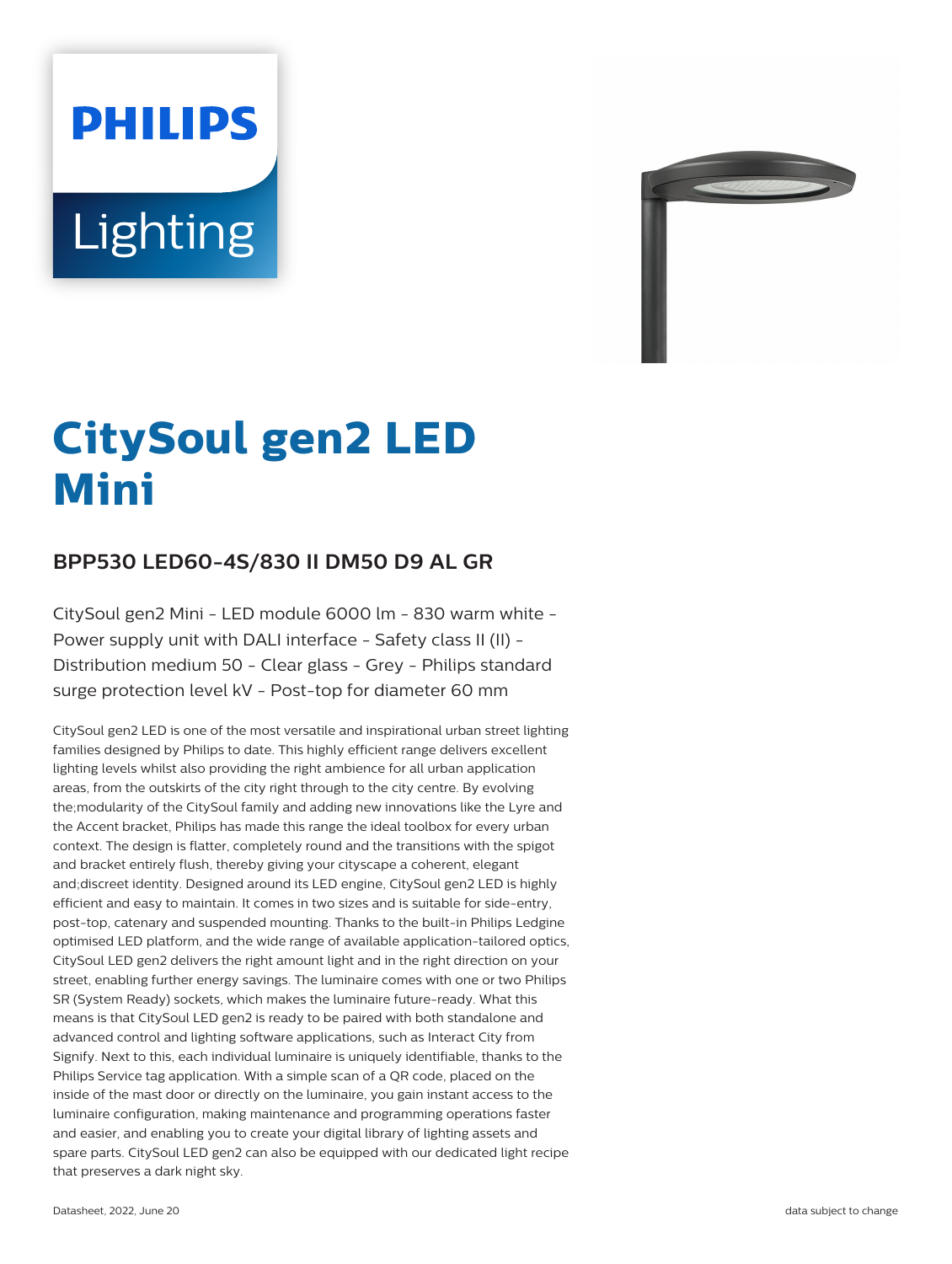## **CitySoul gen2 LED Mini**

#### **Product data**

| <b>General Information</b>              |                                                |  |  |
|-----------------------------------------|------------------------------------------------|--|--|
| Number of light sources                 | 30 [ 30 pcs]                                   |  |  |
| Lamp family code                        | LED60 [ LED module 6000 lm]                    |  |  |
| Lamp colour code                        | 830 warm white                                 |  |  |
| Light source replaceable                | Yes                                            |  |  |
| Number of gear units                    | 1 unit                                         |  |  |
| Driver/power unit/transformer           | PSD [ Power supply unit with DALI interface]   |  |  |
| Driver included                         | Yes                                            |  |  |
| Optical cover/lens type                 | GC [ Clear glass]                              |  |  |
| Luminaire light beam spread             |                                                |  |  |
| <b>Control interface</b>                | DALI                                           |  |  |
| Connection                              | Screw connection block                         |  |  |
| Cable                                   |                                                |  |  |
| <b>Protection class IEC</b>             | Safety class II (II)                           |  |  |
| <b>Flammability mark</b>                | $NO[-]$                                        |  |  |
| <b>CE mark</b>                          | CE mark                                        |  |  |
| <b>ENEC mark</b>                        | <b>ENEC</b> mark                               |  |  |
| Warranty period                         | 5 years                                        |  |  |
| Optic type outdoor                      | Distribution medium 50                         |  |  |
| <b>Remarks</b>                          | * At extreme ambient temperatures the          |  |  |
|                                         | luminaire might automatically dim down to      |  |  |
|                                         | protect components                             |  |  |
| Constant light output                   | No                                             |  |  |
| Number of products on MCB (16 A type B) | 11                                             |  |  |
|                                         |                                                |  |  |
| <b>EU RoHS compliant</b>                | Yes                                            |  |  |
| Light source engine type                | LED                                            |  |  |
| Serviceability class                    | Class A, the luminaire is equipped with        |  |  |
|                                         | serviceable parts (when applicable): LED       |  |  |
|                                         | board, driver, control units, surge-protection |  |  |
|                                         | device, optics, front cover and mechanical     |  |  |
|                                         | parts                                          |  |  |
| <b>Product family code</b>              | BPP530 [ CitySoul gen2 Mini]                   |  |  |
|                                         |                                                |  |  |
| <b>Light Technical</b>                  |                                                |  |  |
| Upward light output ratio               | 0.03                                           |  |  |
| Standard tilt angle post-top            |                                                |  |  |
| Standard tilt angle side entry          |                                                |  |  |
|                                         |                                                |  |  |
| <b>Operating and Electrical</b>         |                                                |  |  |
| <b>Input Voltage</b>                    | 220 to 240 V                                   |  |  |
| Input frequency                         | 50 to 60 Hz                                    |  |  |
| Inrush current                          | 46 A                                           |  |  |
| Inrush time                             | $0.25$ ms                                      |  |  |
| Power factor (min.)                     | 0.98                                           |  |  |
|                                         |                                                |  |  |
| <b>Controls and Dimming</b>             |                                                |  |  |
| Dimmable                                | Yes                                            |  |  |

| <b>Mechanical and Housing</b>       |                                         |  |
|-------------------------------------|-----------------------------------------|--|
| Housing material                    | Aluminium                               |  |
| <b>Reflector material</b>           | Acrylate                                |  |
| Optic material                      | Polymethyl methacrylate                 |  |
| Optical cover/lens material         | Glass                                   |  |
| <b>Fixation material</b>            | Aluminium                               |  |
| <b>Mounting device</b>              | 60P [ Post-top for diameter 60 mm]      |  |
| Optical cover/lens shape            | Flat                                    |  |
| Optical cover/lens finish           | Clear                                   |  |
| Overall height                      | 165 mm                                  |  |
| <b>Overall diameter</b>             | 630 mm                                  |  |
| Effective projected area            | $0.05 \text{ m}^2$                      |  |
| Colour                              | Grey                                    |  |
| Dimensions (height x width x depth) | 165 x NaN x NaN mm (6.5 x NaN x NaN in) |  |
|                                     |                                         |  |

#### **Approval and Application**

| Ingress protection code                | IP66 [ Dust penetration-protected, jet-proof] |  |
|----------------------------------------|-----------------------------------------------|--|
| Mech. impact protection code           | IK08 [ 5 J vandal-protected]                  |  |
| Surge protection (common/differential) | Philips standard surge protection level kV    |  |
| Sustainability rating                  | -                                             |  |

| <b>Initial Performance (IEC Compliant)</b> |                        |
|--------------------------------------------|------------------------|
| Initial luminous flux (system flux)        | 5100 lm                |
| Luminous flux tolerance                    | $+/-7%$                |
| Initial LED luminaire efficacy             | 110 lm/W               |
| Lamp colour temperature                    | 3000 K                 |
| <b>Colour Rendering Index</b>              | 280                    |
| Initial chromaticity                       | $(0.43, 0.40)$ SDCM <5 |
| Initial input power                        | 46.5 W                 |
| Power consumption tolerance                | $+/-10%$               |
| Init. colour rendering index tolerance     | $+/-2$                 |

| <b>Over Time Performance (IEC Compliant)</b>    |                    |  |
|-------------------------------------------------|--------------------|--|
| Control gear failure rate at median useful 10 % |                    |  |
| life 100.000 h                                  |                    |  |
| Lumen maintenance at median useful life* 1.97   |                    |  |
| 100,000 h                                       |                    |  |
|                                                 |                    |  |
| <b>Application Conditions</b>                   |                    |  |
| Ambient temperature range                       | $-40$ to $+50$ °C. |  |
| Performance ambient temperature Tq              | $25^{\circ}$ C     |  |
| Maximum dimming level                           | 10%                |  |
|                                                 |                    |  |
| <b>Product Data</b>                             |                    |  |

| Full product code  | 871869987865800                      |
|--------------------|--------------------------------------|
| Order product name | BPP530 LED60-4S/830 II DM50 D9 AL GR |
| EAN/UPC - product  | 8718699878658                        |
| Order code         | 912300024408                         |